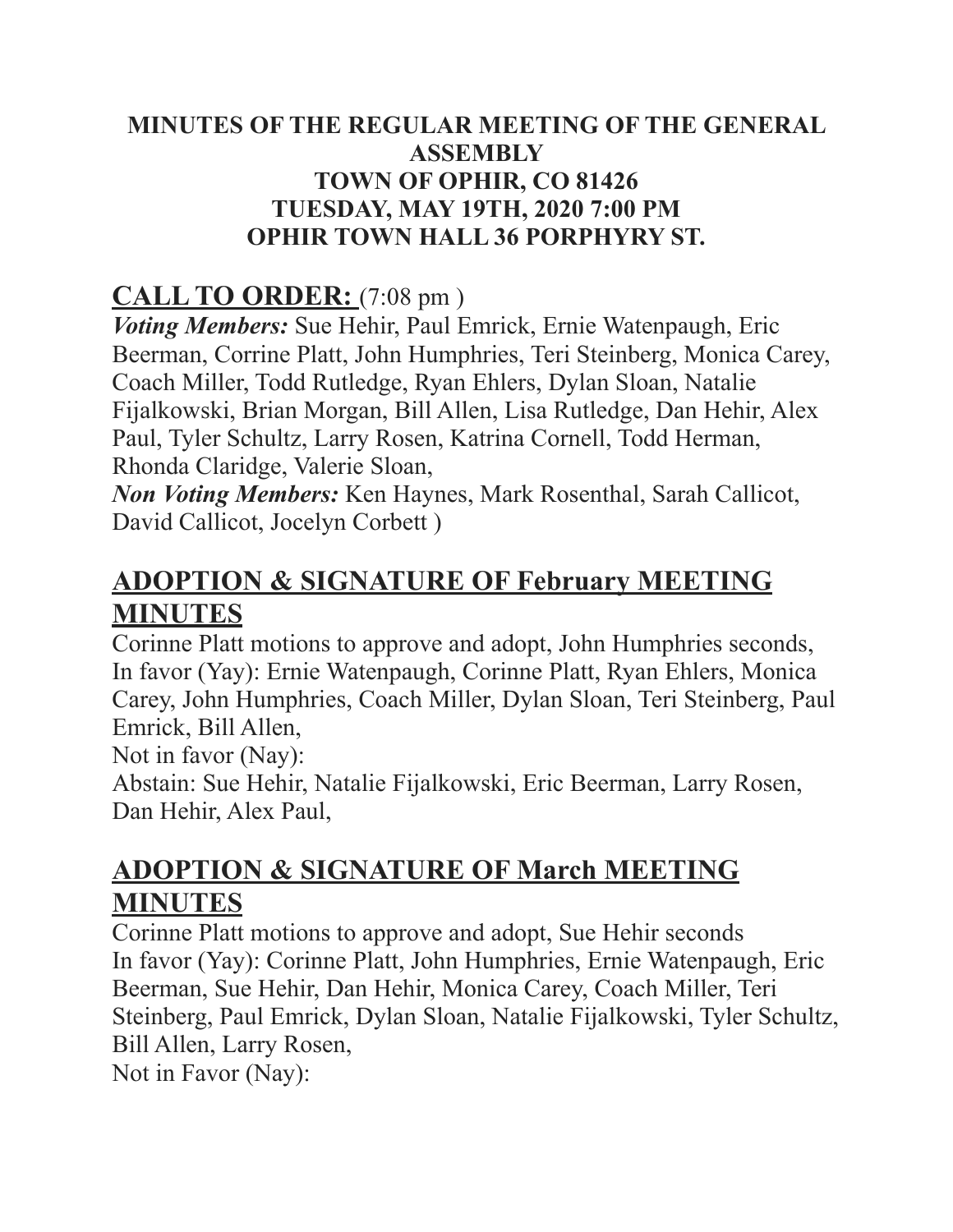Abstain: Alex Paul, Brian Morgan, Ryan Ehlers, Todd Rutledge, Katrina Cornell.

# **APPROVAL OF AGENDA**

Sue Hehir motions to move Item D: Discussion on tree cutting accelerating the transition of social trails to developed bike trails throughout the Ophir Valley to Item A, to keep Item B: First Reading of Ordinance 2020-1 Town of Ophir Drone Policies as Item B, to move Item A: COVID-19 Update as Item C:, and Item C: Bee Happy Lands LLC Weed Mitigation Schedule for June to Item D. Ryan Ehlers seconds the change of agenda items.

Sue Hehir motions to approve and adopt May 19th, 2020 agenda with motioned changes, Ryan Ehlers seconds.

In Favor (Yay): Corinne Platt, John Humphries, Ernie Watenpaugh, Eric Beerman, Sue Hehir, Dan Hehir, Monica Carey, Coach Miller, Teri Steinberg, Alex Paul, Paul Emrick, Natalie Fijalkowski, Tyler Schultz, Ryan Ehlers, Dylan Sloan, Bill Allen, Todd Herman

# **BUSINESS ITEMS**

# A. Discussion on tree cutting accelerating the transition of social trails to developed bike trails throughout the **Ophir Valley**

Monica Carey, Ophir Environmental Commission Chairperson leads the discussion with a powerpoint that is shared amongst the GA members. This discussion of tree cutting on trails has been an ongoing topic in Ophir with some verbal comments and complaints from residents. Concerns of tree cutting on the Straussberg Basin Trail led to concerns by residents that this trail was being cleared and cut to create a bike trail, and their concerns were brought to the OEC. In the powerpoint, Monica discusses that we are surrounded by Forest Service land, and that tree cutting, and trail creating is illegal on Forest Service land. There are recreation land preservation laws, statutes, development plans, and land use codes regarding the Ophir Valley with the State of Colorado,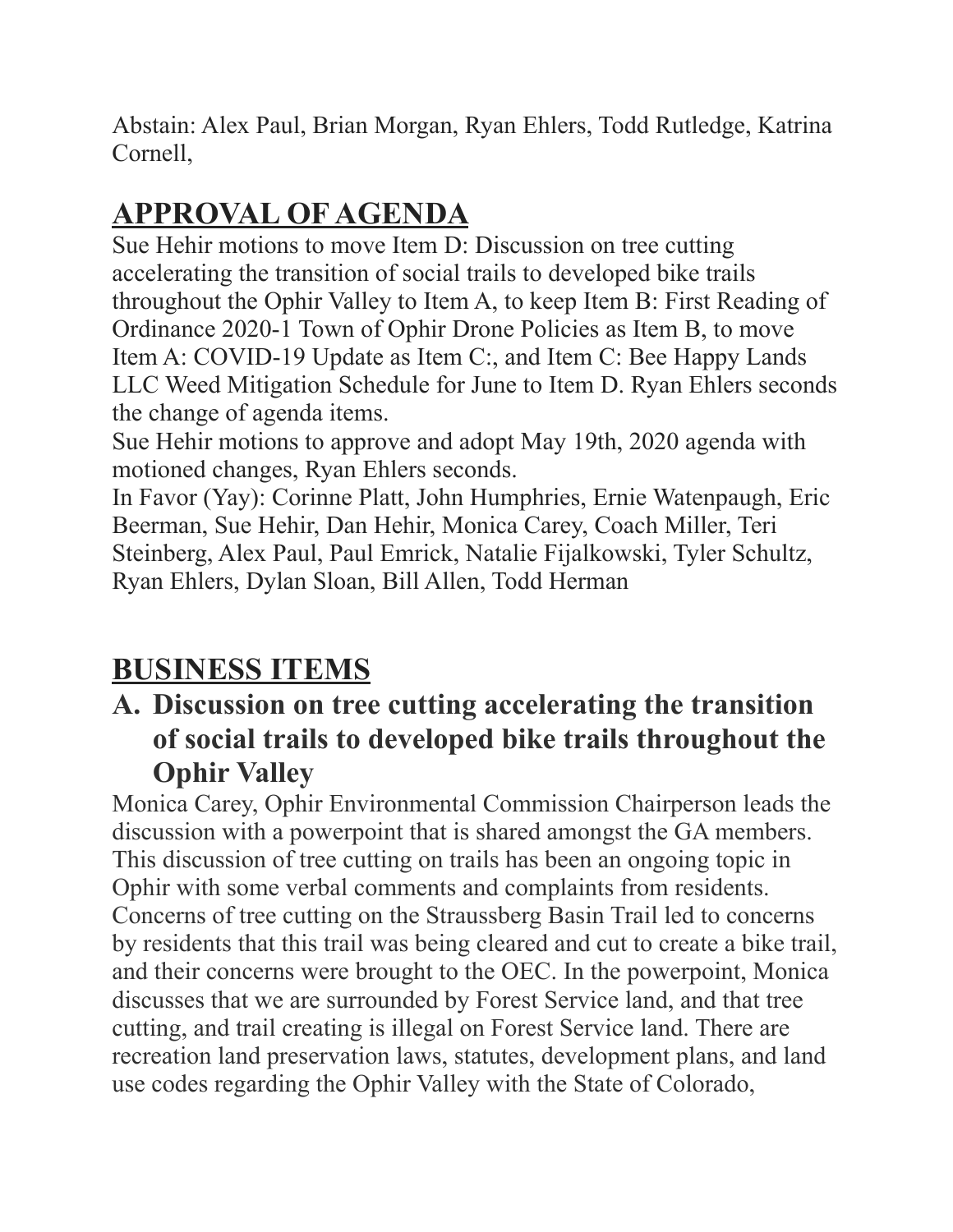Regional, County, and Town. Town of Ophir documentation for land preservation being the Three Mile Plan, Ophir Valley Wildlife and Conservation District, and Ophir Valley Zone District. At the end of the powerpoint she asks, "What's next?" There is a discussion amongst the GA members in regard to trail maintenance and trail building in National Forest Land. A GA member asks questions such as "What is the difference between a biking trail and social trail?", "What sort of authority do we as the Ophir General Assembly in regard to the surrounding National Forest Service Land", "Legally, what authority does the OEC or the General Assembly have in regard to trail cutting/ building outside of Town of Ophir jurisdiction?" Ken Haynes responds, "This agenda item is not a proposal for anything, this is a discussion as what the community feels in regard to trail maintenance/ building. The Town of Ophir does not have jurisdiction to regulate trails outside of town limits. What the Town could do, if proposed and approved by the GA is that the Town of Ophir could work with the USFS and other entities in regard to trail building in Forest Service Land. Currently, the OEC could make a recommendation to the GA, and then the GA would decide on how to work with the entities outside of the Town." There are 4 OEC members present at this meeting, Monica Carey, John Humphries, Tyler Schultz, and Rhonda Claridge. All members of the OEC are elected by the General Assembly. GA members continue the discussion with conversation such as "If we build trails, people will come here to recreate in the summer like the winter. This is a discussion on what kind of community we want to have. We have no control over the National Forest Service Lands." Some GA members feel that the mountain biking community is being singled out by the OEC and that there are many different user groups to consider in regards to trail building and maintenance. (Hikers, runners, mountain bikers, backpackers, and horses) Another GA member reminds the GA that the catalyst for this discussion was the Straussberg trail, and that there was some tree clearing on the trail to make it more usable, and that this is different from trail building. The GA member continues with the idea that if people don't clear trails from time to time, these trails will become unusable. The idea that the Straussberg Trail is primarily used for hiking not biking is discussed. More GA members chime in with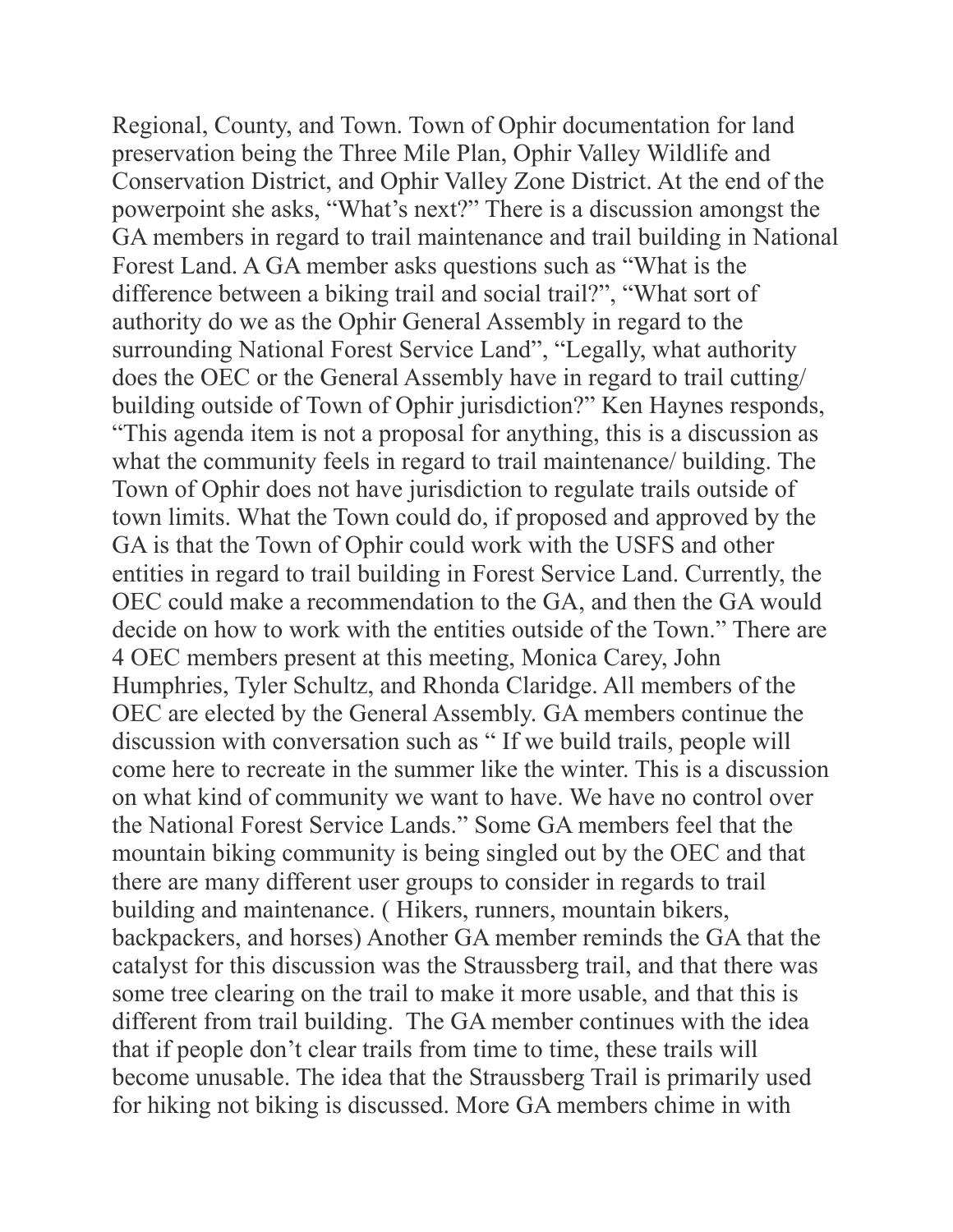remarks, We don't want to lose the trails we already have, and to keep those trails usable they require maintenance. Corinne implores mindfulness if/when people are clearing trees/kicking rocks from trails. Corinne also tells the GA that there is pressure on the USFS to build trails in the Ophir Valley, and if that happens, parking lots, bathrooms, and trailheads will come. This discussion is ongoing- there are no proposals or anything voted on.

**B. First Reading of Ordinance 2020-1, Town of Ophir Drone Policies** Drone Policies for the Town of Ophir has been brought up before, Steve Johnson (Town Attorney) drafted an Ordinance in regard to drones in 2018. This Ordinance contains property rights, establishes areas where drones can be used, respect, etc in regard to drone operations in Town of Ophir. The Town can determine where drones can be used and permission would need to be asked from the Town in order to use drones. Permits would be issued and be considered either commercial or personal, and be issued for annual use or one time use. This would include residents with drones, real estate agents using drones to show properties, and other commercial entities. Drones over 1/2 a pound in weight would need to be registered with the FAA, and drones over 1/2 a pound in weight would need to be registered and issued a permit with the Town of Ophir. The permit issued for an annual kid's drone permit would be \$10 annually. This Ordinance sets a guideline that Town of Ophir would be able to enforce privacy rights, trespassing rights, and commercial use of drones in Town and on Town property. The intention of this Ordinance is to make sure that people who want to fly drones are flying them in designated areas only and not invading the privacy of residents. There is not enforcement with people flying their personal drones over their personal property. The Ordinance would require that when people/commercial want to use drones, they would need to contact the Town Manager with the "flight time". This "flight time" is questioned, "Is contacting the Town of Ophir with flight time necessary?" Simplicity is brought up in regard to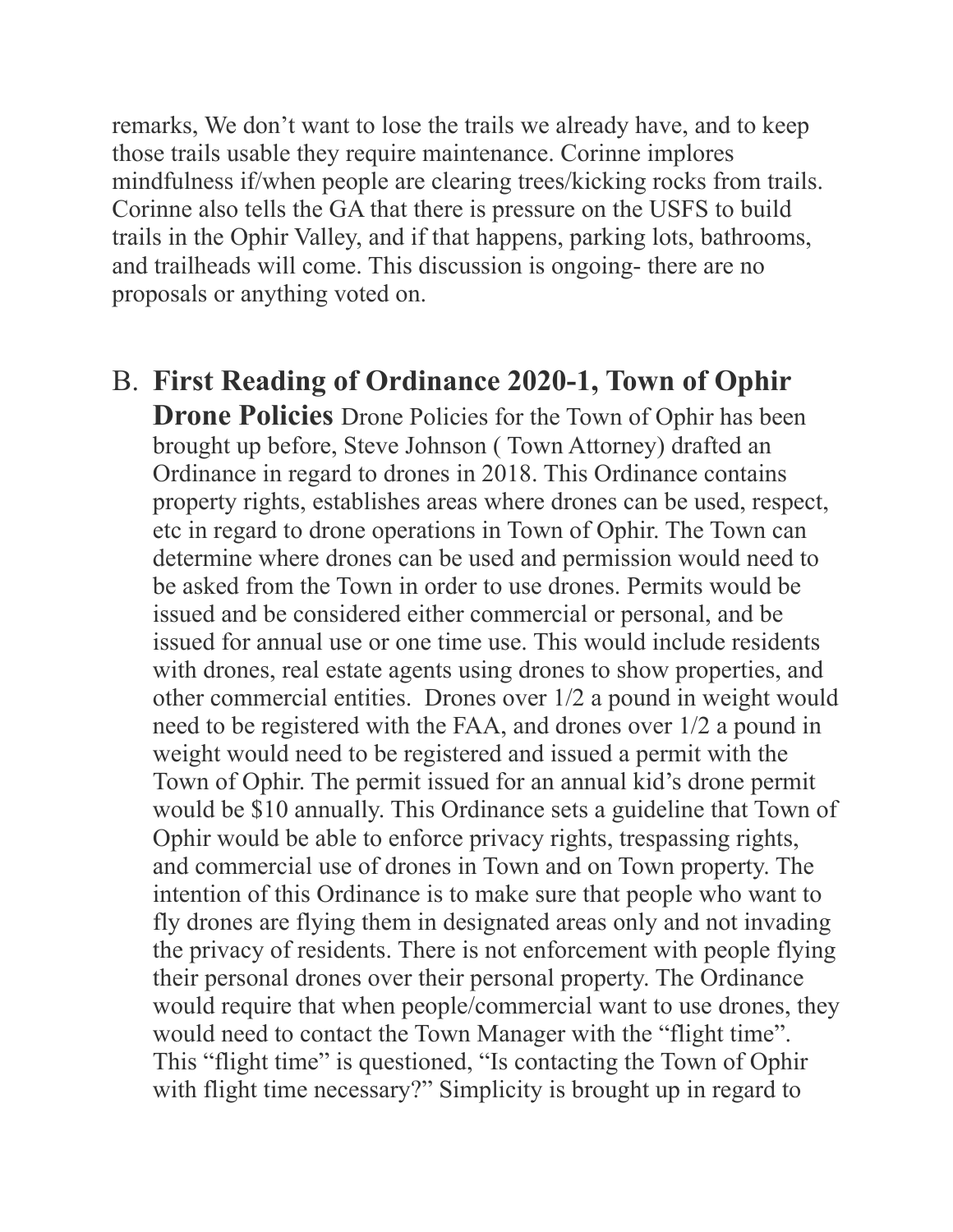this Ordinance, should the town be contacted with "flight time"? Should it be "No Drones" period in the Town of Ophir? Commercial use permits seems like a "No Brainer". People/kids who want to fly drones can fly them in Open Space and National Forest, should Town of Ophir Residential Areas be off limits to drone flight? The question height over Town is also brought up, could drones be flown 500 ft or 1000 ft over Town? Long term planning in regard to drone weight is bought up, as technology increases drones that weigh under 1/2 may have higher quality cameras in the future. Should the Ordinance be rewritten to plan for future changes to drone technology? More questions are brought up, Does the Town of Ophir want to allow drones, period? Corinne brings up a legal case against another town that did ban drones completely, the town was sued and lost. A general consensus is had amongst GA members to table this item, simplify the Ordinance, and bring it back to the GA for a vote. Sue Hehir motions to table Ordinance 2020-1, Town of Ophir Drone Policies for the next GA, with a re-written and updated Ordinance. John Humphries seconds.

All in favor (Yay): Sue Hehir, Dan Hehir, Teri Steinberg, Eric Beerman, Corinne Platt, Monica Carey, John Humphries, Ryan Ehlers, Paul Emrick, Rhonda Claridge, Bill Allen, Not in favor (Nay): Abstain<sup>-</sup>

#### C. COVID-19 Update

If you have not been following County or State regulations in regard to COVID-19 and would like an update, please reach out to Ken. The Town of Ophir has made the trash facility more accessible during COVID-19. Ken doesn't see any changes in regard to the trash building in the future, the Town will keep the building open and available. The compost was questioned because there is so much interaction amongst residents and the composters. It never came to a point where the Self Reliance Committee, County Health, and Town thought it would become a challenge. The Town of Ophir is doing pretty well.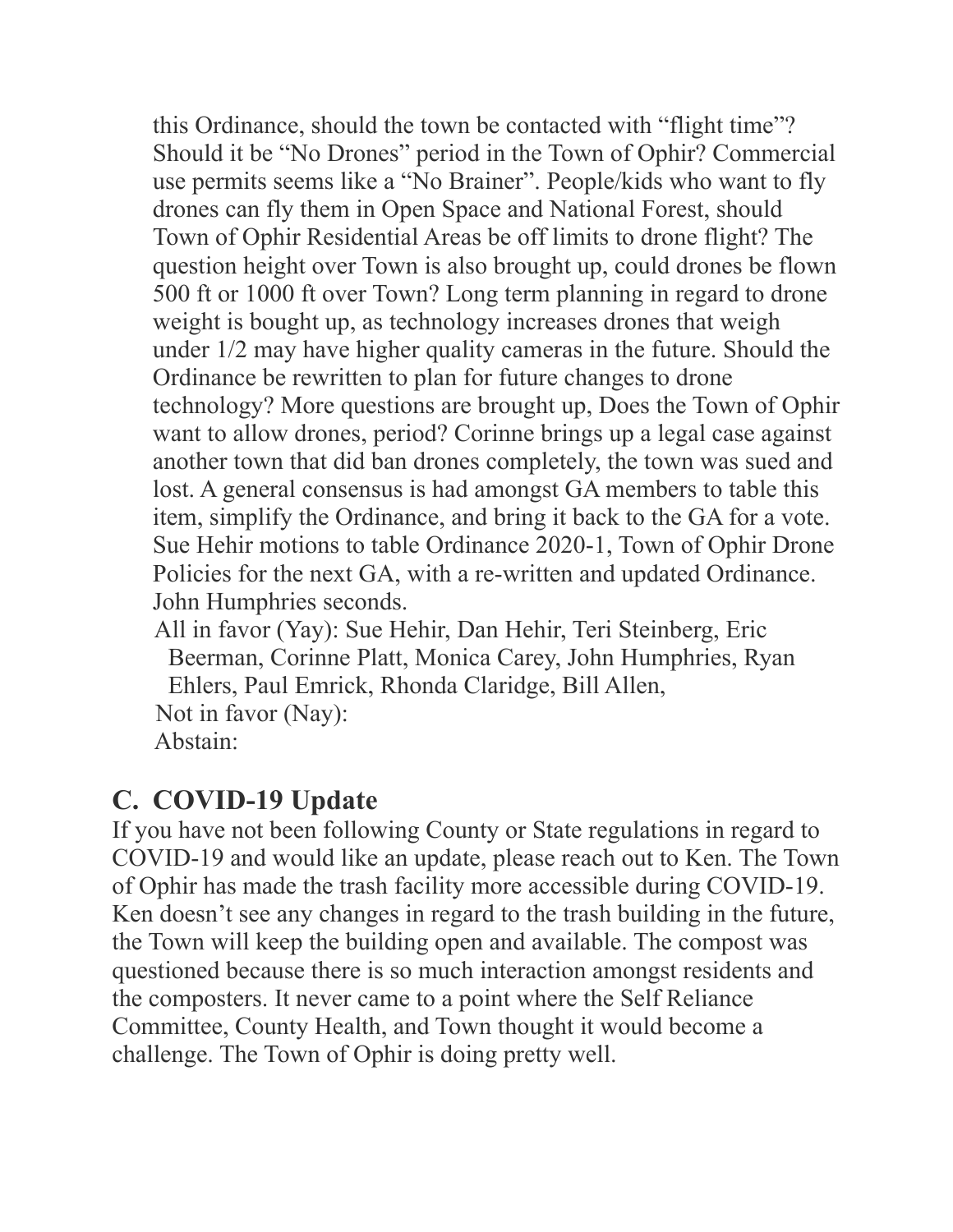## D. Bee Happy Lands LLC Weed Mitigation Schedule for June

Noxious weed mitigation will be going on June 15th, 16th, and 17th in Town of Ophir Open Space. Ken will email residents prior to remind residents and if anyone would like for Bee Happy Lands to come work separately on own individual properties, they will be able to contact and schedule a time on either side of the 3 days. "Ophir Days" will be making a comeback to assist Bee Happy Lands if residents wish to do  $SO<sub>2</sub>$ 

# E. Town of Ophir Spring Gulch Tree Planting

Town of Ophir has 30 Blue Spruce to plant between Porphyry and Granite St in East Ophir. These trees are planted with the idea of wind and snow management on 9th St Hill. The OEC was in favor of this idea, but has brought attention to the fact that these lots may eventually be for sale and questions, what does that mean if the Town invests time and money into planting trees in these lots. Ken has 30 spots to plant the trees between the lot lines and increase property value. Ken is encouraging community involvement with planting the trees if residents wish to do so. Town of Ophir can schedule a day if the community wishes, or families that wish to plant a tree can reach out to Ken to pick up a tree, get an idea on how to plant properly, with the spots being already be designated. Watering by residents is encouraged, but Town of Ophir will ensure the trees will be watered. There is a discussion on other future tree planting, and planting shrubs and trees around the water plant to help disguise the building without interfering with the solar panels. Future tree orders and planting is encouraged. 3-4 weeks is encouraged to begin planting.

## **F. Discussion on Local Fire Burn Bans**

Currently there is a Forest Service Fire Ban. It has been extremely dry. Ken and Corinne would like to encourage an outdoor Fire Ban in the Town of Ophir. A GA member would like to hold off on establishing a Fire Ban at the moment. Why would Ophir establish a fire ban now?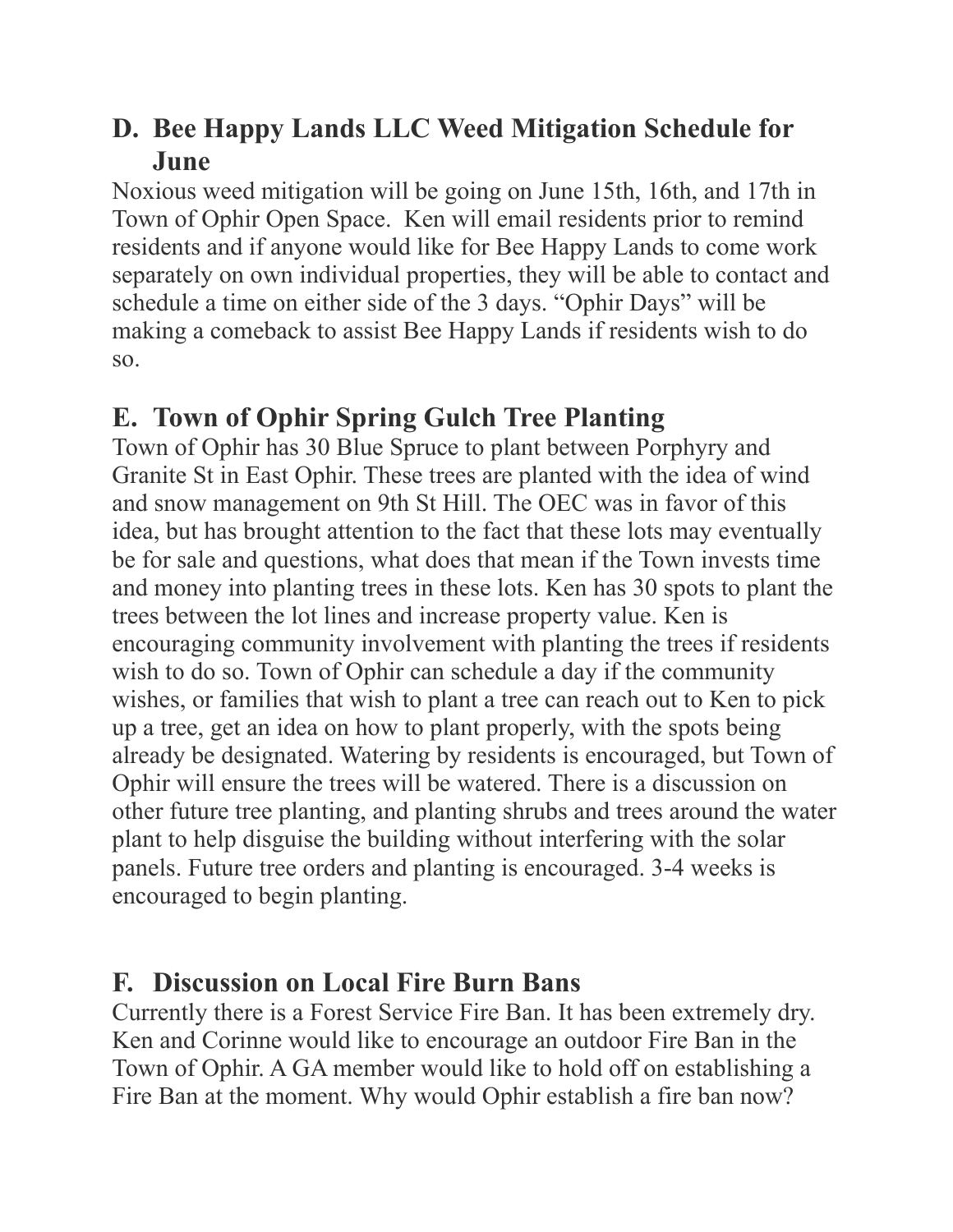Ken says 3 reasons, 1. Lack of Moisture. 2. The National Forest currently has a ban. 3. If a fire were to start in the Valley, during COVID-19 that would conflict and exhaust resources. The GA member understands the reasoning behind the fire ban, but would still like to hold off on establishing a ban for at least 2 weeks. Corinne brings up that we are currently in an extreme drought at the moment, and while many of the residents in Ophir are "fire savvy" some residents and renters may not be and may light a fire in the wrong conditions such as during high wind events. It seems to be a safer route. Bulk order for fire extinguishers for the Town and residents? Ken will work on it.

# **5. STAFF REPORTS**

**Sydney Roop (Clerk)**- Sydney is unable to attend the meeting due to sickness. Ken gives a quick report. Sydney and Ken have been working on a text notification system in addition to the email notifications. The text notification system would be for GA reminders, water shortages, emergencies, etc. These would be quick messages and notifications. **Monica Carey (Ophir Environmental Commission Chairperson)-**OEC would like to see the Town of Ophir and the USFS work together to get the Forest Service gates replaced. There has been an urgent request to get the Waterfall gate replaced. The USFS will be in Ophir doing a site walk in June in Swamp Canyon in regard to mine cleanup in that area. Continued Master Plan drafting. Water Quality in regard to Carbonero and New Dominion mine. Gates are discussed amongst GA members. OEC is working on a draft plan of restoration, management, and planning for parks on Open Space. OEC will be reviewing broadband and water infrastructure.

Ken Haynes (Manager) - No staff report - Basically the agenda. **Corinne Platt (Mayor)** No staff report- Would be repetitive of others. Valerie Sloan (Planning and Zoning) - P&Z is still working on the Master Plan in collaboration with the OEC. A couple potential building permits coming in for  $P&Z$ .

Cindy Wynzsnski (Treasurer) - Unable to attend meeting. Ken gives a quick report. Moving forward there will be a monthly budget to date and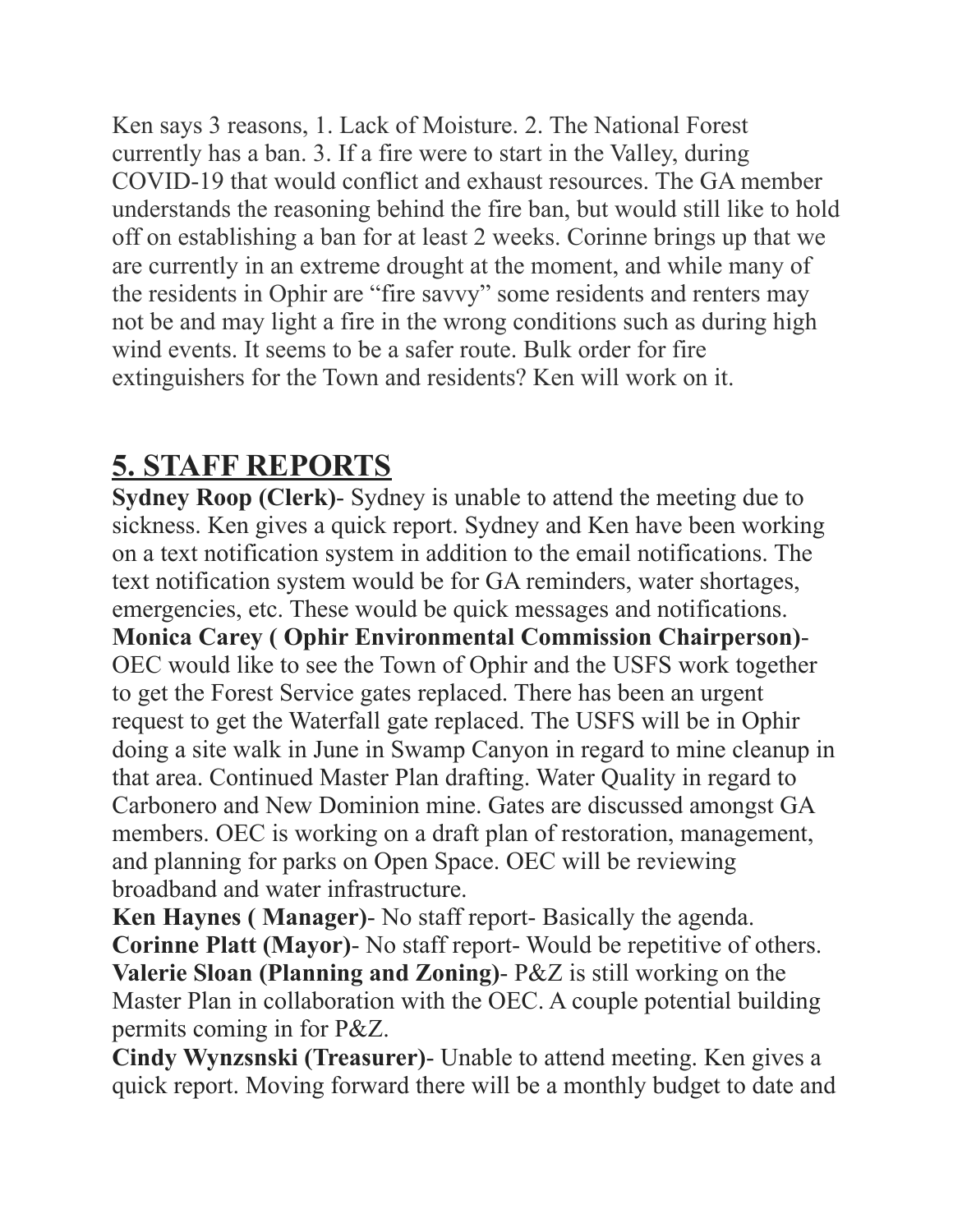will be reviewed by the GA. Cindy has assisted with COVID-19. The Town has had some unemployment claims that have been filed.

# **6. NEW BUSINESS**

Eric Beerman has some new business- He has not attended a meeting in awhile and asks if there has been a formal resolution for the Town to hold meetings in a virtual manner. He also asks how is voting being recognized now in the world of virtual meetings. Ken says due to the declaration of disaster emergency and with county and state guidelines, the Town of Ophir is required to hold only virtual meetings. There is currently an Ordinance being drafted for future emergencies that virtual meetings can only be held during declaration of disaster emergencies. Eric still questions how is accountability being held in virtual meetings in regard to who and who can't vote in the Town of Ophir. There is a general consensus that there needs to be a roster where the Clerk verifies who is registered and who is not registered not only at Town Hall GA meetings but virtual meetings too.

Valerie Sloan brings up the composting program. She believes that there needs to be someone who is paid to maintain the compost. Ken picks up the conversation, there have been challenges with the compost program. There is one less dumpster in the trash building now, with those funds going towards paying people to maintain the compost. EcoAction Partners is going to umbrella the Ophir Self Reliance Committee to manage it. Town of Ophir will need to budget for the compost-there will be a new line item. Valerie would like to see further education and accountability in regard to the compost and would like to keep it on the Town radar so it doesn't fall into disarray. She wants the compost program to be successful. Composting improperly will lead to issues.

# **7. ADJOURN**

Monica motions to adjourn, John Humphries seconds. All in favor: John Humphries, Eric Beerman, Monica Carey, Teri Steinberg, Corinne Platt, Valerie Sloan